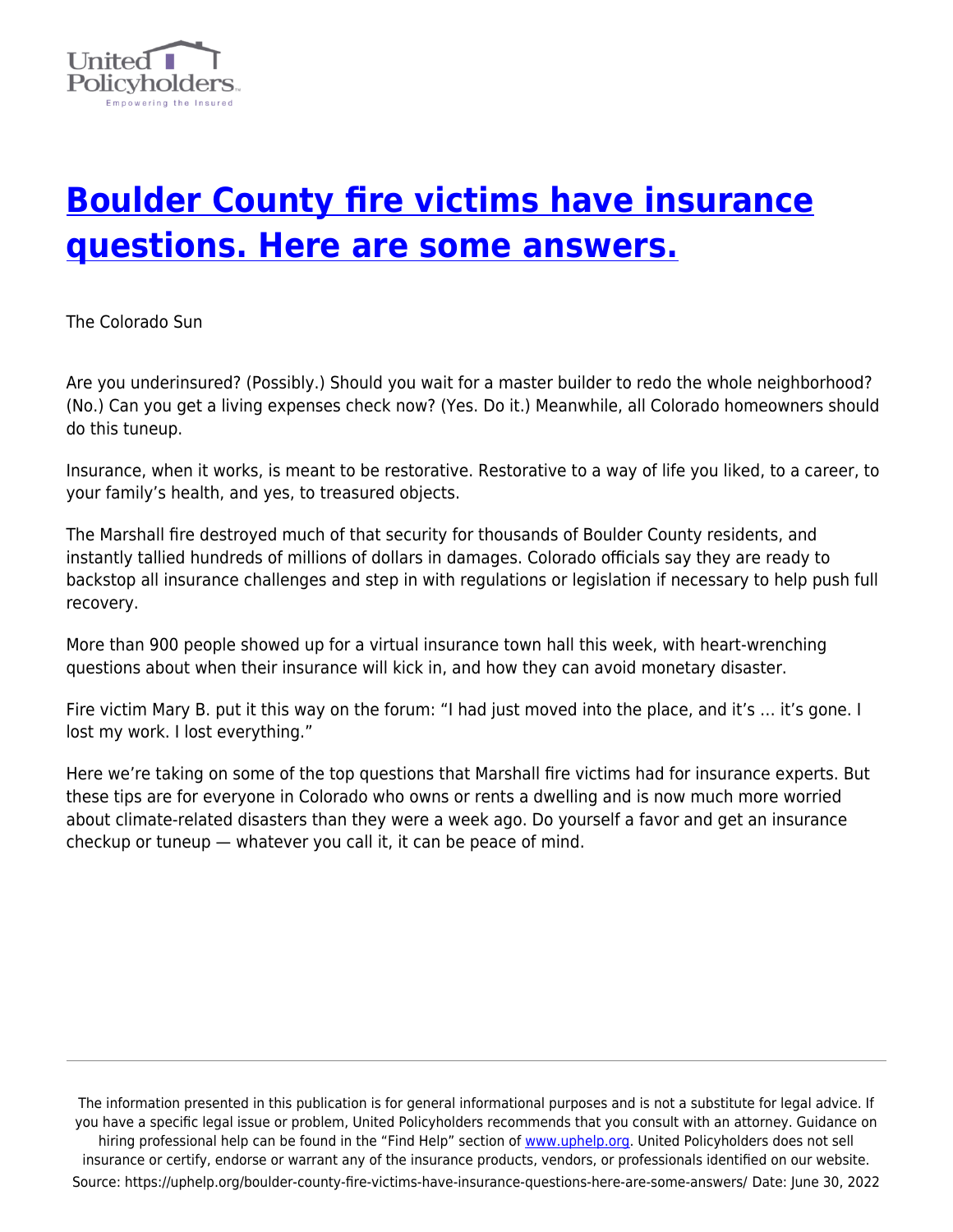

## **Q: Will they replace my home? What if my policy doesn't cover the amount to rebuild in today's economy? Am I "underinsured"?**

**A:** Many homes destroyed by fires are rebuilt and an owner's temporary living expenses are covered by homeowners insurance. But that's not always the case if you're underinsured, which may be a problem if you set your insurance on auto drive.

Victims of the Boulder County fire should immediately start talking to their insurance company about the payout language in their current policy. They should also seek backup explanations from state regulators, [who have set up teams specifically for that purpose,](https://doi.colorado.gov/) and from nonprofit groups who represent policyholders. United Policyholders is one that many disaster victims have found supportive and useful in the past.

FEMA provides financial assistance to the uninsured, but also can supplement insurance payments for the underinsured. The state Division of Insurance recommends going through your regular insurance process and once you get the estimate, if it's not enough to cover the repair or rebuild, reach out to FEMA again and they will take a second look. You'll need to provide proof that the insurer is not covering the full amount.

## **Q: Should I file a claim now or wait until I make all my lists?**

**A:** File an initial claim now with your insurance company. It does not need to be complete. Filing now gets you into a system of emergency help, arranged by teams of insurers and state disaster officials, that could prove very useful. Most big-name insurance companies have disaster recovery systems in place and do not want bad publicity in disasters like this. They can be helpful in cutting early checks for loss of possessions that can be used to replace cars, clothing and essentials. They will also explain the system for paying your interim living expenses during rebuilding, including renting a new place.

State officials on the town hall forum emphasized that your initial claims and lists do not need to be complete. If it helps, write down the big stuff first, the expensive electronics or treasured antiques or simply the number of beds. Turn that in. Your file with the insurer will stay open as you go through phone photos and room-by-room memories to add lost objects.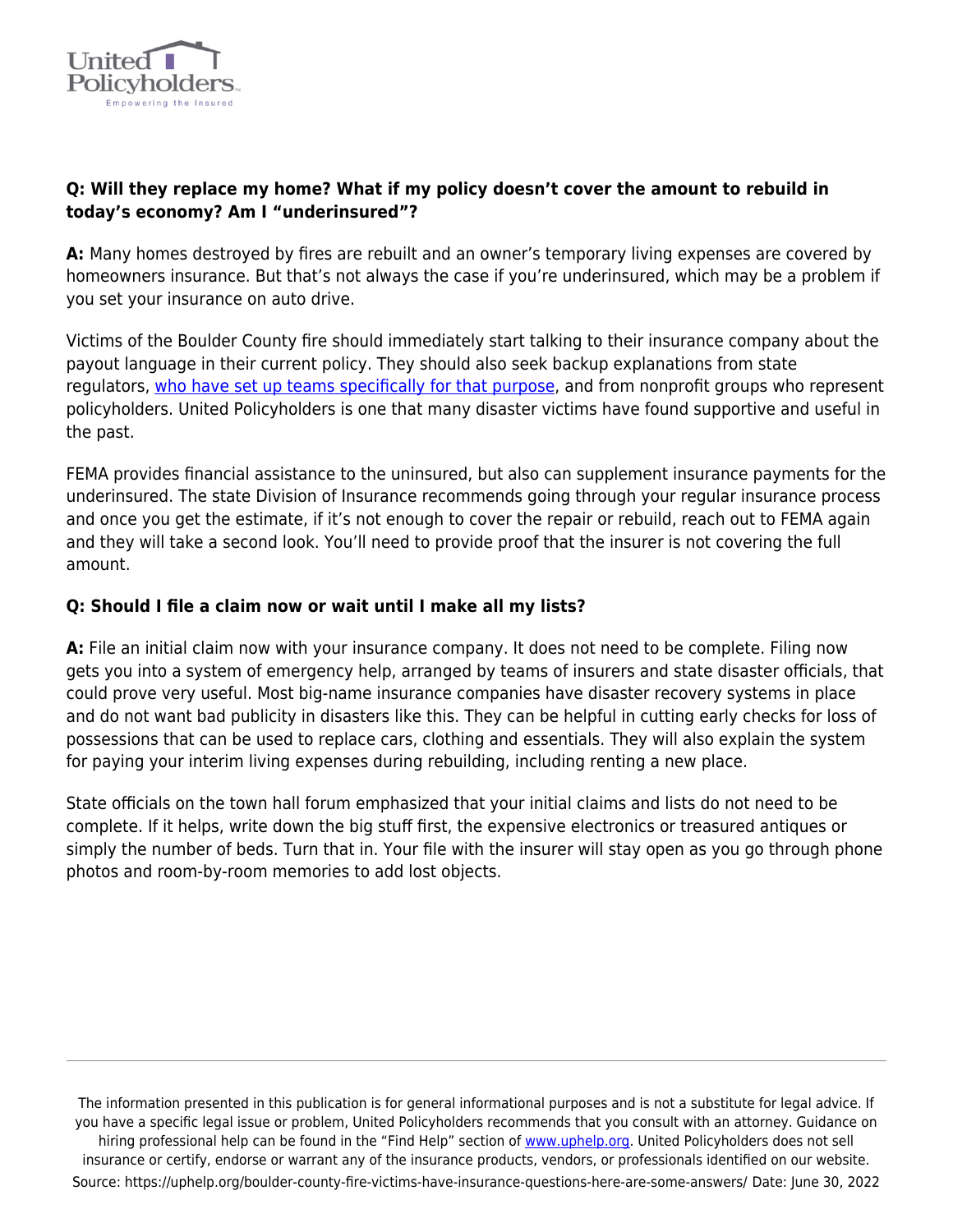

## **Q: You want me to itemize everything that was in my house? How can I possibly remember?**

**A:** United Policyholders offers a list of items that will help homeowners recall what is in their house [HERE.](https://uphelp.org/wp-content/uploads/2020/09/tradesummary.pdf) The organization also provides a downloadable spreadsheet to help guide homeowners through their lost inventory [HERE](https://uphelp.org/claim-guidance-publications/household-inventory-sample-spreadsheet/)

#### **Other tips:**

- Check your photo archive for pictures of your house. Ask friends who may have photos that would show you what was in certain rooms of your home.
- Pull up online financial accounts to remind you of past purchases on credit cards, at Amazon, etc.
- Carla Albers, who lost her home in the Waldo Canyon fire, recommends getting a notebook and write down all the rooms in your house on separate pages. Then start listing items, big ones first. You can go back later and be more specific — a Serta mattress, for example — but when you sit down with the insurer to create the inventory, this will get you started.
- You'll likely be asked for include replacement costs for all items. Albers said her local Bed, Bath & Beyond let her create a special fire registry so she could walk around the store and scan items she used to have around her home. She then printed out a list with prices to submit to her insurance company.

#### **Q: How do I prove things to my insurance company?**

**A:** Remember the advice about keeping receipts? It was one of the most oft-repeated lines throughout this past week.

Documentation is boring. You know what else it is? Highly effective. If you're a homeowner, keep receipts and invoices for your big-item spending on renovations or improvements, ranging from that rebuilt family room to the new stove you bought last year.

Ask your broker or agent if your policy covers specific possessions separate from the house structure some insurers require special riders for valuable jewelry or other individual possessions even when they are contained inside the house.

Whether you are a renter or a homeowner, taking pictures excessively is never a waste of time. Comb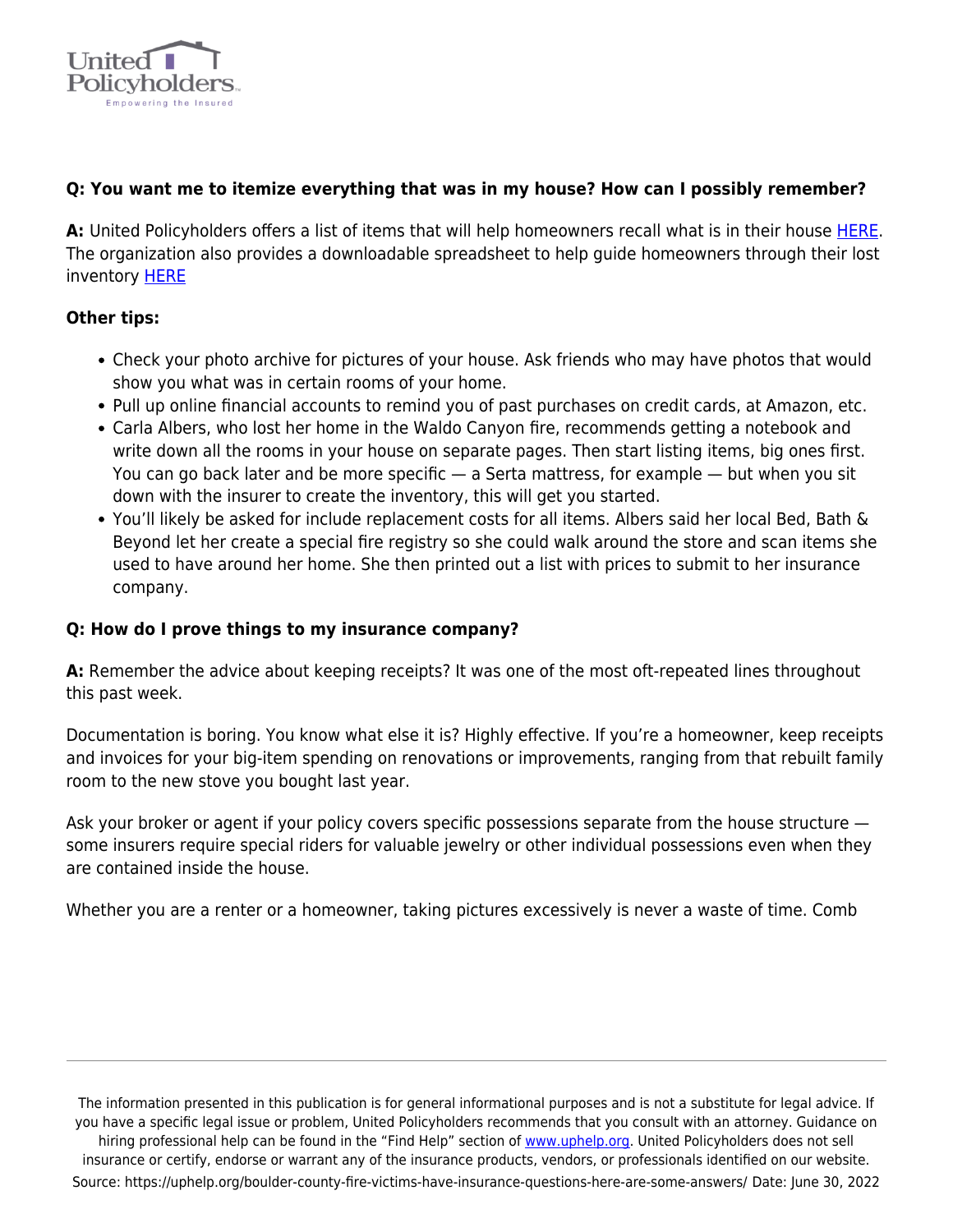

through your phone and other cloud media for past photos of your house, apartment and possessions. For those of you doing an insurance tuneup for the future, take pictures of the furnishings and finishings in each room. Take pictures of important possessions, whether it's a record collection or a big screen TV or a treadmill. Put the pictures into the cloud for storage, or in a safe deposit box outside the house.

Mobile apps are available to help you document receipts and categorize and tag them. A few of note:

- **Stack**  From Google's in-house incubator Area 120, this mobile app takes pictures of paper receipts and turns them into PDFs. It also has a scanner that reads the text in photos, which makes searching for specific receipts easier. Free. >> [stack.area120.com](https://stack.area120.com/)
- **Expensify**  More of a receipt and expense tracker for business users, it integrates with QuickBooks and other accounting software. Limited free and paid plans. >> [expensify.com](https://use.expensify.com/expense-management)
- **Evernote**  Takes and dates photos of receipts that can be manually tagged to track expenses. Free and paid versions. >> [evernote.com](https://evernote.com/)

Also, document any steps taken to prevent more damage, such as emergency repairs or protecting plumbing against freezing. Take before and after pictures and save all receipts.

And even if some items don't seem worth replacing, like an old blender you got as a gift 20 years ago, keep track of future expenses in case you buy a new blender. Insurance often covers the cost of the new replacement so you can get reimbursed — with a receipt.

## **Q: Can I get some money now to live on for now? How do I do that?**

A: Yes, you can, and this is one reason everyone emphasizes making your initial claim immediately. Many policies from total home losses allow or encourage immediate payout of 30% of the face value coverage for possessions, or "contents," depending on your policy language. This is not all you will get. It's a starter. It's an acknowledgement that in the face of complete disaster, families need some cash right away for clothes and other basics.

"That 30% can be incredibly important and incredibly useful as you're trying to rebuild your life right now. And that payment isn't contingent upon an inventory," Insurance Commissioner Michael Conway told the town hall forum.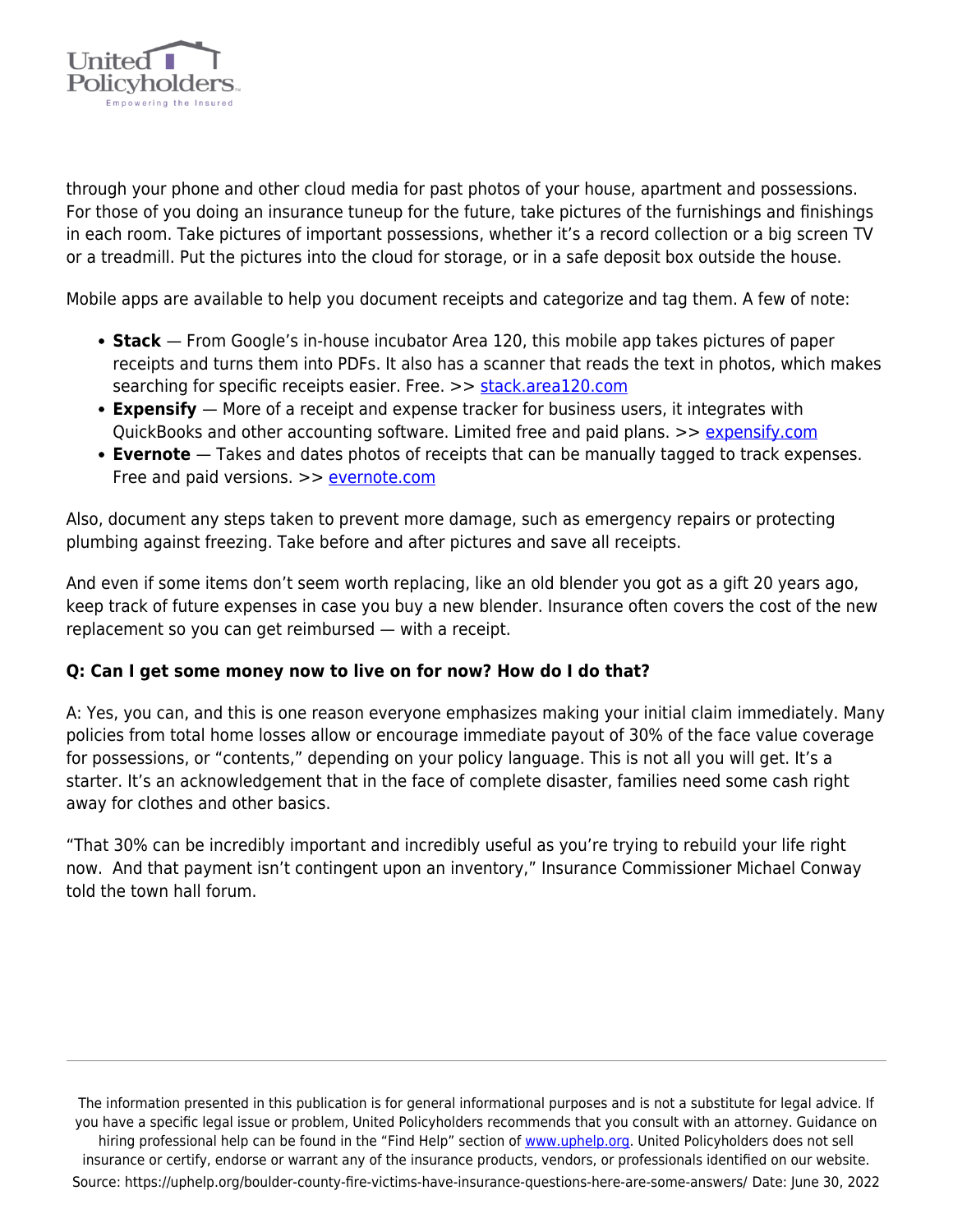

Besides possessions, there are two other key cash payments: [Loss of use, and additional living expenses](https://uphelp.org/wp-content/uploads/2020/09/dec_page_guide.pdf). Loss of use pays your rent or hotel costs for the time you are out of your former home, though there may be time or total payout limits, so go over this with your insurer. Loss of use can be paid out in advance, or, more frequently, reimbursed from receipts. Did we mention keeping all receipts?

Additional living expenses are also another thing to track carefully. Receipts, receipts, receipts. Replacing clothes is obvious. But keep the toothpaste receipt, too, and everything else in between. Medication refills, glasses and contact lenses, kids' lunch boxes, dog food. Document it all.

## **Q: Should I be arranging for debris removal right now?**

**A:** Most homeowner policies do include amounts for debris removal after disasters. Make sure you note the need for this in your initial claim. However, because so many homes burned, and because toxic substances can be involved that are dangerous in both removal and disposal, state and federal officials are huddling to consider collective solutions for this problem, Conway said this week.

Boulder County Health [warned on Wednesday](https://www.bouldercounty.org/safety/fire/safe-cleanup-after-a-fire/) that fire victims should not be stirring up debris in search of possessions or taking inventory. The department said it "strongly cautions that sorting through ash and debris poses a significant health risk and is highly dangerous."

It could be that the state helps arrange a master contract in the wide areas that burned. Stay tuned. But make that claim in the meantime.

## **Q: Should I wait for my community to do a master rebuilding plan? Or should I go ahead on my own?**

**A:** File the claim first. There may be more information available in the coming weeks.

In other fire-ravaged communities, like the Mountain Shadows subdivision that burned in the Waldo Canyon fire in 2012, local home builders rebuilt many of the same homes built before the fires. George Hess lll, founder of Vantage Homes, told The Colorado Sun that the company still had the old master plans for the neighborhood. With some adjustments, Vantage built some of the same exact houses and did so much faster than if they were starting with new plans or hiring a new builder.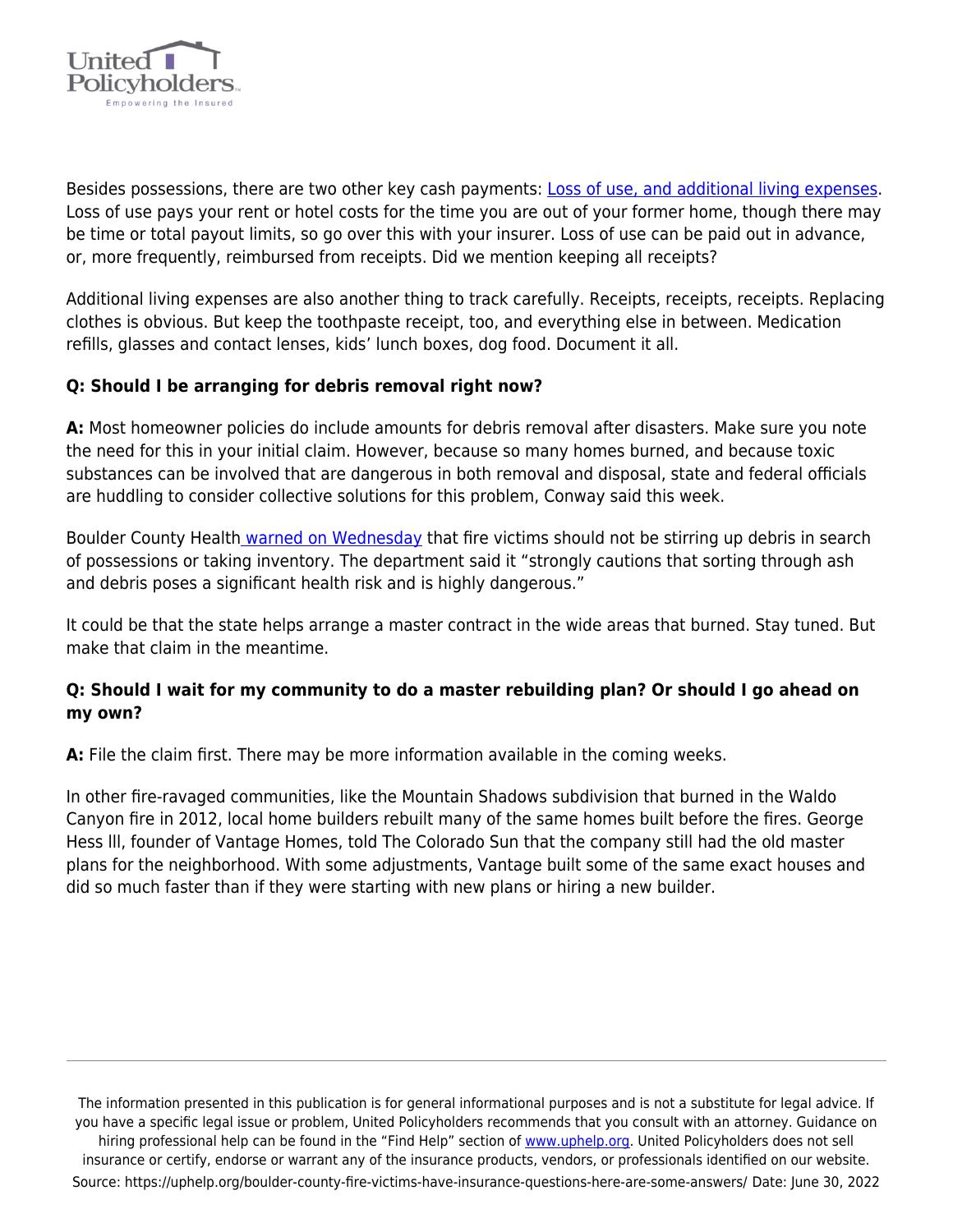

Colorado officials said they are seeking more information from California communities wiped out by fires that are now in the middle of master planning efforts. But that will take some time.

## **Q: Do I have to keep paying my mortgage, insurance, property taxes, etc., even if my home is lost?**

**A:** Yes. Mortgage lenders require homeowners to have home insurance to protect the asset. The insurance should cover most or even all of the recovery. If you decide you don't want to rebuild or want to sell, you'll be able to use insurance proceeds to pay off the mortgage.

But talk to your lender. They may waive payments temporarily and should work with you if the home is lost.

As for property taxes, talk to your local city or government. After the Waldo Canyon fire, the El Paso County Assessor lowered assessment values of all homes destroyed and damaged by the fires by as much as 75%, said Steve Schleiker, who was a deputy assessor at the time and currently serves as the assessor. There's still value in the land.

# **Q: I just bought new windows and have an unsecured loan. They are now destroyed. Do I have to pay back the loan?**

**A:** Yes, otherwise you'll be in default of that loan. But make sure the windows are part of your home insurance estimate. The cost may be fully covered so you can pay off the loan.

## **Q: If I'm a renter, what protections do I have?**

**A:** If you have renters insurance, talk to the company about coverage and the recovery process. If you have no insurance, FEMA provides [financial assistance to renters](https://www.fema.gov/assistance/individual/housing) to pay for temporary housing and cover items lost. You cannot receive assistance from both your insurer and FEMA, though.

Local and private organizations are also helping people find housing in the Boulder and Denver area, including [Boulder Area Rental Housing Association](https://www.barhaonline.org/available-properties-for-displaced-tenants/), [Colorado Apartment Association](https://www.caahq.org/available-apartments-for-displaced-families) and [Denver](https://www.denveraptfinders.com/) [Apartment Finders.](https://www.denveraptfinders.com/)